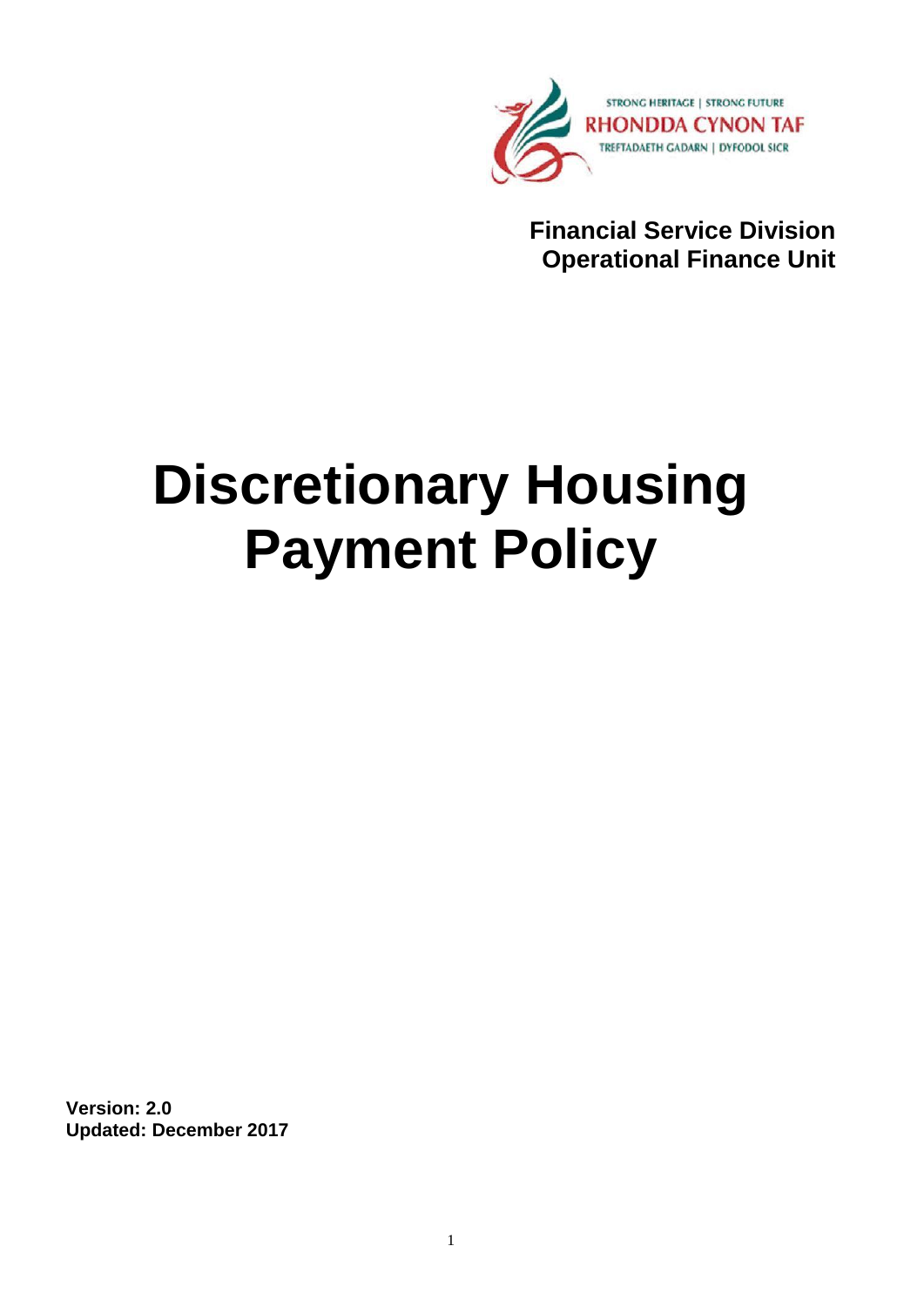# **Contents**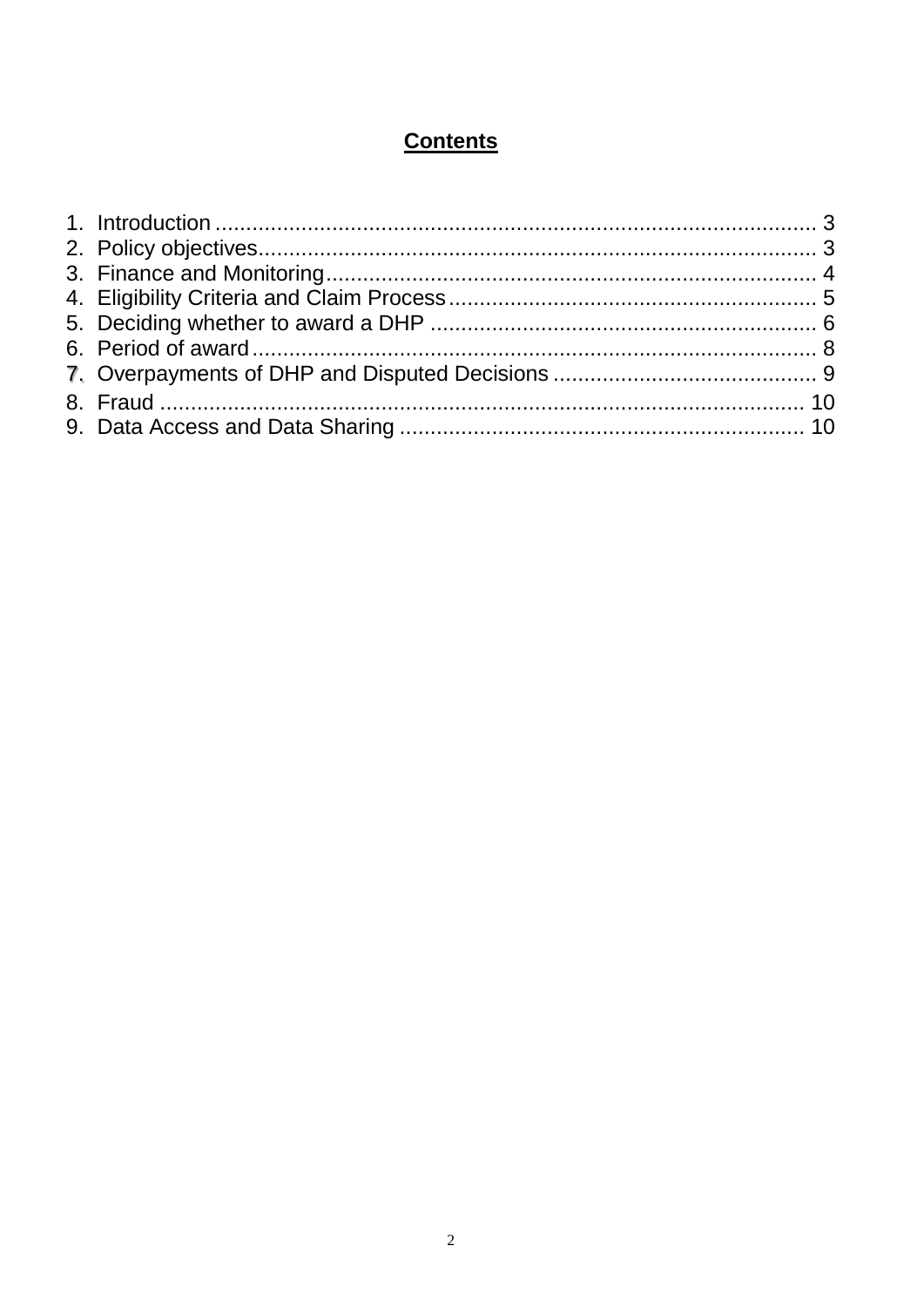# <span id="page-2-0"></span>**1. Introduction**

Rhondda Cynon Taf County Borough Council (RCT CBC) is responsible for the administration of Housing Benefit and Council Tax Support**,** which is a statutory function that contributes to one of the Council's key objectives; social regeneration.

The Discretionary Financial Assistance Regulations 2001 (referred to in this policy as 'the regulations'), provide a duty on RCT CBC to operate the Discretionary Housing Payments scheme (DHP).

## <span id="page-2-1"></span>**2. Policy objectives**

The purpose of the policy is to specify how the Council will operate the DHP scheme and to indicate the factors that will be considered when making a decision on an award of DHP. The policy should be viewed in conjunction with DWP Best Practice<sup>1</sup>.

DHP funding is aimed to support citizens in exceptional need and can be used to provide support to claimants affected by some of the key UK Government welfare reforms introduced through the Welfare Reform Act 2012, including:

- **introduction of 'benefit cap';**
- **EXEDEE Introduction of size criteria in social rented sector the Spare Room Subsidy** (sometimes called the 'bedroom tax');
- **F** reductions in Local Housing Allowance

Principally, the objective of DHP is to offer short (and more recently longer) term financial assistance to customers impacted by the Housing Benefit changes described above and the Council's aim is to:

- Ensure that DHP assist those residents who demonstrate exceptional and financial need for support with housing costs
- **Manage DHP within the allocated budget**

The Council will consider making a DHP award to customers who fulfil the qualifying criteria in the regulations. Each case will be treated strictly on its own merits and all customers will be treated fairly and equally, and the Council will seek through the operation of this policy to:

- Alleviate poverty
- **Prevent homelessness**
- Support vulnerable young people in the transition to adult life
- **Encourage claimants to obtain and sustain employment**
- **Keep families together**
- Support the vulnerable in the community
- Help customers through personal crises and difficult events
- **Provide advice on long term possible solutions to meet unaffordable housing** costs
- **IMPROVE FINANCIAL CAPADILITY by referral to an independent advisor e.g. Money** Advice Service

l <sup>1</sup> <http://www.dwp.gov.uk/local-authority-staff/housing-benefit/claims-processing/operational-manuals/>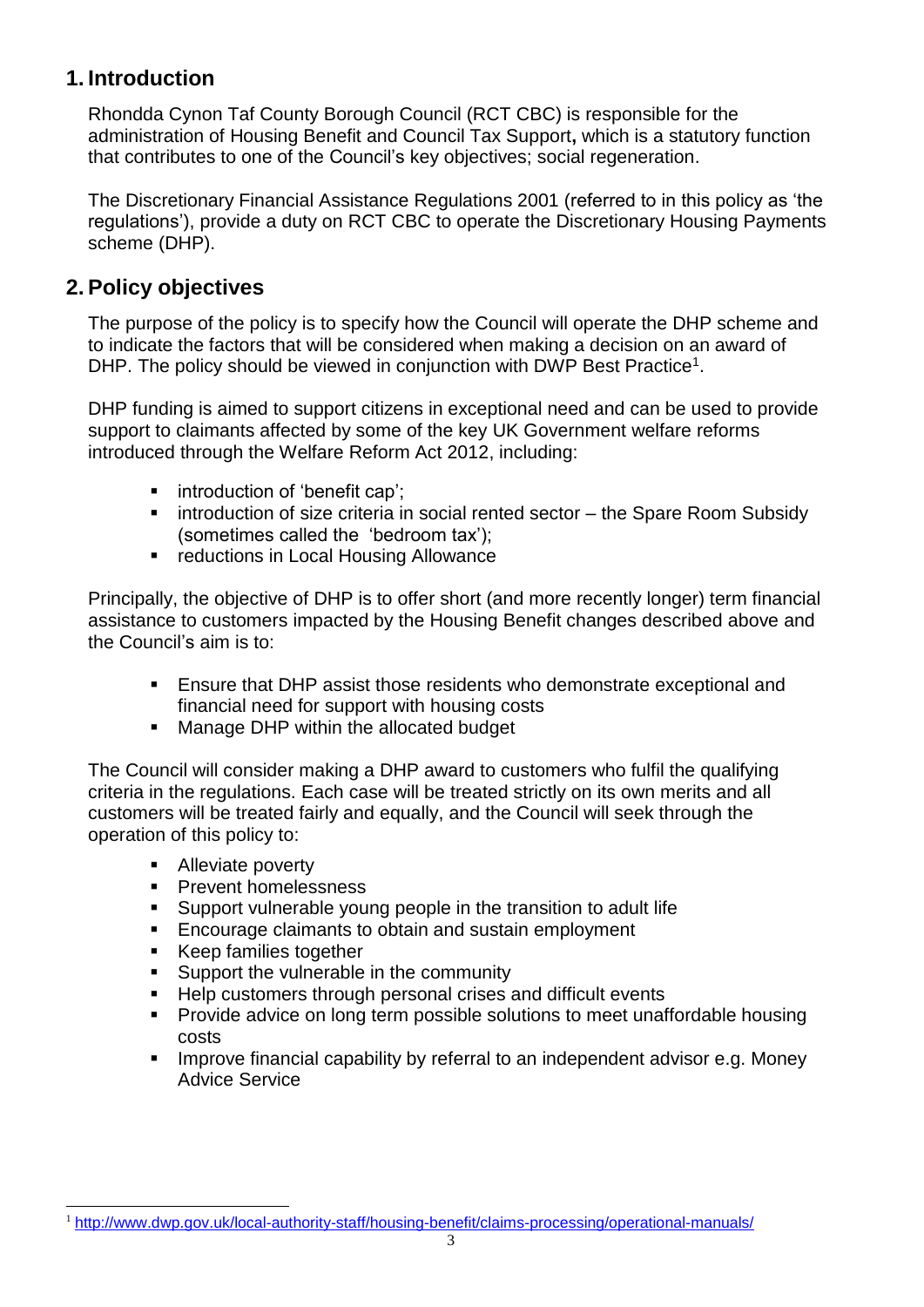The Council is committed to working with internal and external stakeholders and other interested parties to maximise the take up of all available state benefits, and this will be reflected in the administration of the DHP scheme. Where evidence is provided in support of a DHP application that indicates that the customer is not claiming another state benefit to which they are entitled, the Council will advise the customer to make such a claim.

One of the key intentions of this policy is to help prevent homelessness in cases where an applicant is unable to meet their housing costs. In order to achieve this, it is essential that the Benefits Service maintains close working links with the Council's team that deals with homelessness i.e. the Housing Advice Centre (HAC) and also puts in place certain working practices. These include:

- Providing annual training to HAC staff on the basic rules and criteria covering DHP
- **Providing DHP claim forms and literature such as leaflets that promotes the DHP** scheme to the HAC and their clients
- HAC staff will have access to a dedicated housing benefits named contact who will be able to provide information and advice on DHP and general benefits/claim issues
- Applications for DHP will be fast tracked when the housing benefit named contact is informed that there is a risk of homelessness
- A minimum of 95% of all applications for DHP will be looked at by a housing benefits assessor within 5 working days of being received
- The HAC will be able to provide evidence from their case files in support of a DHP i.e. information on a customer's weekly income and expenditure
- Regular liaison meetings will be held with senior members of both the Benefits service and HAC to discuss and remedy any issues when administering the DHP scheme that could lead to potential homelessness.

The DHP award must not exceed the eligible rent for housing benefit/local housing allowance purposes.

## <span id="page-3-0"></span>**3. Finance and Monitoring**

Each year the Department for Work and Pensions (DWP) allocates each local authority a cash-limited amount and limits the amount that a Council can pay in each financial year to two and a half times its allocation. Any unspent DHP funding cannot be used for any other purpose and must be returned to the DWP.

The Council will monitor the DHP budget on a monthly basis in order to ensure that the benefits of the scheme are maximised, and to ensure that any under or overspends are adequately controlled.

Although DHP funds are not 'ring-fenced' for specific impacts of welfare reform the DWP have introduced a monitoring regime that requires the Council to record if the claimant has been affected by the following:

- **•** benefit cap
- social sector size criteria
- **IDCAL housing allowance restrictions**
- **•** combination of reforms
- Welfare reform has no impact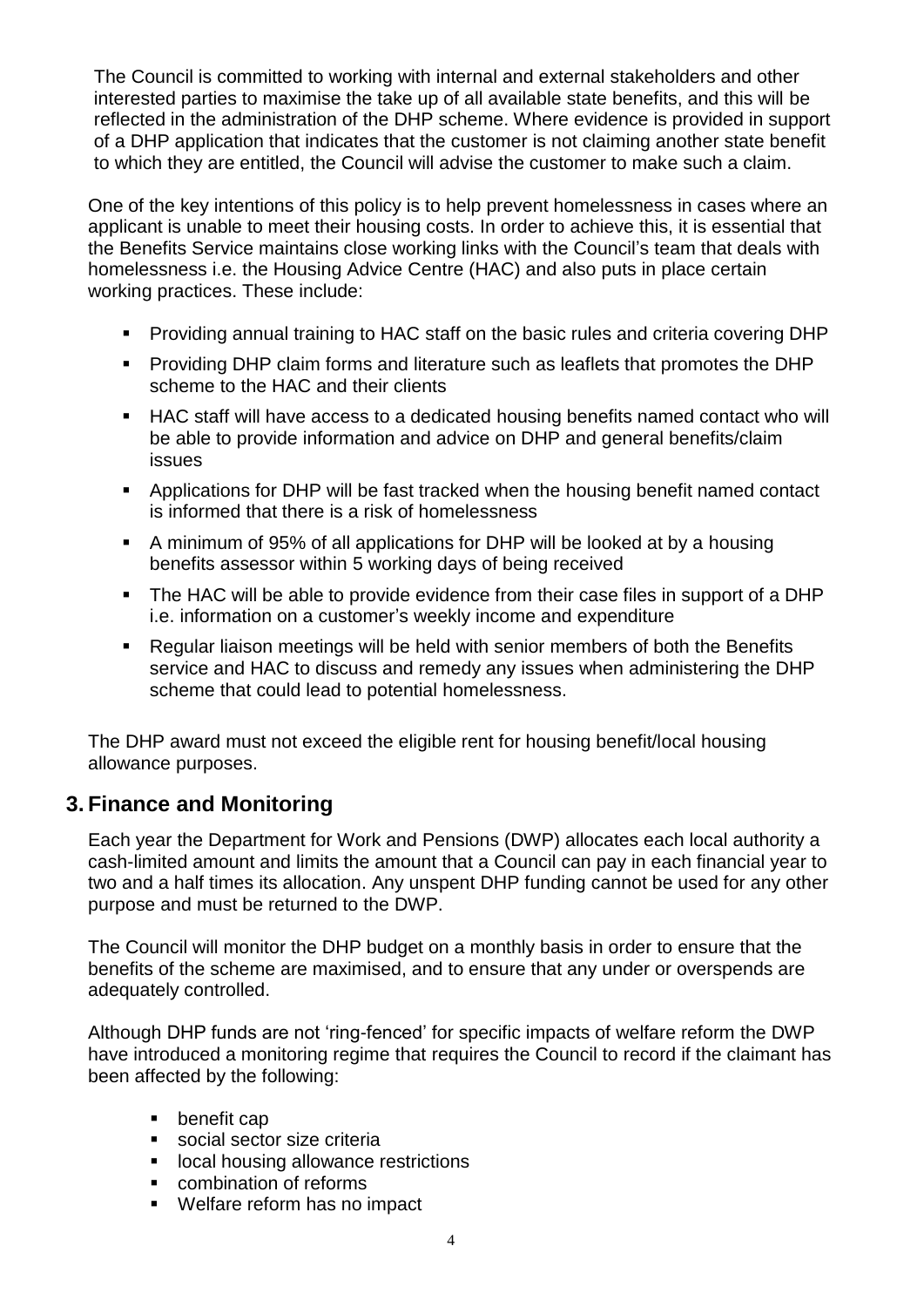It is important to note that as DHP funding allocated to councils is paid from a cash-limited budget, the Council needs to consider the way in which these limited resources are allocated in a fair way to support those most in need.

# <span id="page-4-0"></span>**4. Eligibility Criteria and Claim Process**

A request for a DHP can be made, in writing, verbally or by e-mail. A formal claim for a DHP must be made on a claim form approved and issued by Rhondda Cynon Taf Council. Any assistance required in completing the claim form can be arranged by telephoning (01443) 425002 or emailing [housingbenefitenquiries@rctcbc.gov.uk](mailto:housingbenefitenquiries@rctcbc.gov.uk)

- The Council will issue the applicant with a DHP application form for completion, but for the claim to proceed, the applicant must return the form to the Council within 1 calendar month of its issue.
- All applications must be made by the benefit claimant or their representative and the applicant must be in receipt of Housing Benefit or Housing Costs within Universal Credit
- The Council may request any reasonable evidence in support of an application and will act consistently and reasonably in doing so. The Council will make such requests in writing or electronically. The applicant or their representative should provide the evidence within 1 calendar month.
- Evidence and information provided to decide the Housing Benefit claim may be taken into account.
- If the applicant or their representative does not provide the required evidence, the Council will still consider the application. However, the Council may disregard any unsubstantiated statements or draw its own conclusions from other evidence available.
- The Council may in any circumstances verify any information or evidence provided by the claimant(s) or their representative by contacting third parties and other organisations.

To be eligible for a DHP the applicant must:-:

- Be able to demonstrate financial difficulties or have experienced personal exceptional circumstances. Demonstrating financial difficulties will normally be through the completion of an income and expenditure form during the claim process (see below)
- Be able to demonstrate steps have been (or are being) taken to achieve financial independence e.g. requesting and acting on guidance from the Money Advice Service.
- Make an application on an approved format. The regulations state that to make an award of DHP there must be a claim for DHP.

The Council reserves the right to request any additional evidence in support of the DHP application, and will act consistently and reasonably in doing so. Where the customer is unable to, or does not supply the required evidence, the Council will still consider the DHP application and will take into account any other evidence available, including documentation held on the housing benefit/council tax support case file.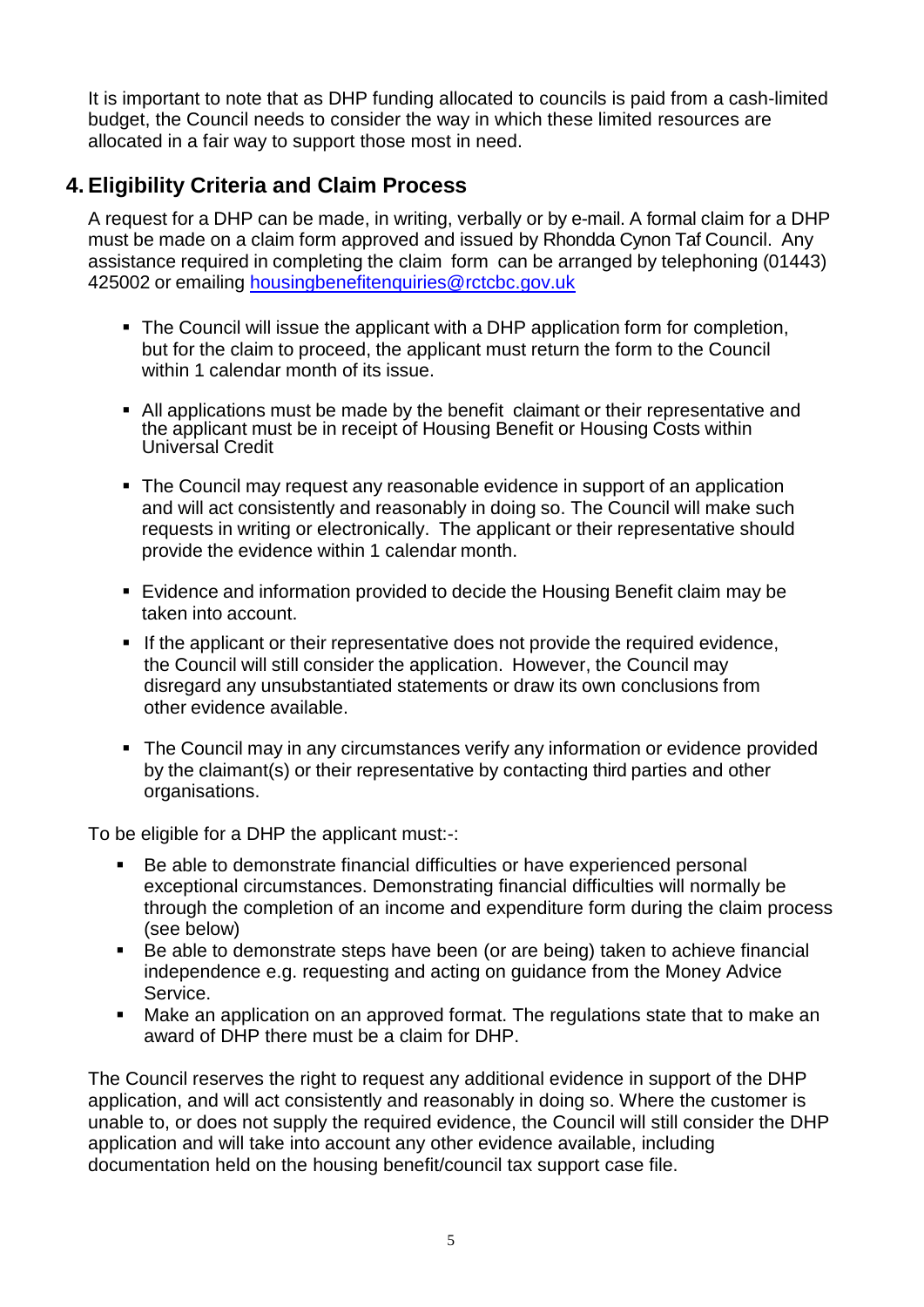The Council will consider the households overall financial capacity when determining an award for DHP and the most appropriate person to pay any award of DHP based on the circumstances of each case. Payment frequency will normally be made in line with the Housing Benefit or Local Housing Allowance award.

Whilst the DHP scheme is discretionary, the Council has a duty to make decisions in accordance with recognised principles about good decision-making, i.e. administrative law, and in particular to act fairly, reasonably and consistently. It also has a responsibility to promote the DHP scheme to all of its employees assisting citizens who may be unable to meet their housing costs as well as promoting the scheme to the general public.

## <span id="page-5-0"></span>**5. Deciding whether to award a DHP**

Discretionary Housing Payments enable tenants to apply for temporary financial assistance if they have a shortfall in their Housing Benefit.

The Council uses a framework alongside existing DWP guidance to ensure that an equitable and consistent approach is applied when deciding who has a priority for a DHP award.

The framework is not intended to restrict the Council's discretion in DHP decision-making. In a discretionary scheme there will always be some cases with exceptional circumstances where a decision-maker will consider a DHP award justified. However, the framework does provide a structure for deciding who should be awarded DHPs and it aims to ensure a reasonable amount of fairness and consistency in decision-making.

The critical factors which are taken into account are –

- > Household circumstances
- $\triangleright$  The financial circumstances of the household:
- $\triangleright$  The extent to which members of the household are able, and willing to manage the situation they are in, or cannot be reasonably expected to do more (conditionality).
- $\triangleright$  The wider financial consequences of not making an award

Most of the awards are paid unconditionally, either because there is not likely to be any short-term change in the circumstances giving rise to the DHP, or the household is already doing everything possible to manage the situation they are in. All other awards will be subject to at least some conditionality to resolve the shortfall in housing costs without the need of a DHP.

## **Criteria for Making a DHP Award**

Before making an award, councils must be satisfied that the claimant is entitled to:-

- Housing Benefit, or
- Universal Credit containing a housing costs element, and
- **There is liability for rent, and**
- The applicant requires financial assistance to meet housing costs

Certain elements of a claimant's rent **cannot be included** as housing costs for DHP because the regulations specifically exclude them. Excluded elements include:-

- Ineligible service charges;
- Increases in rent due to outstanding rent arrears;
- Certain sanctions and reductions in benefit.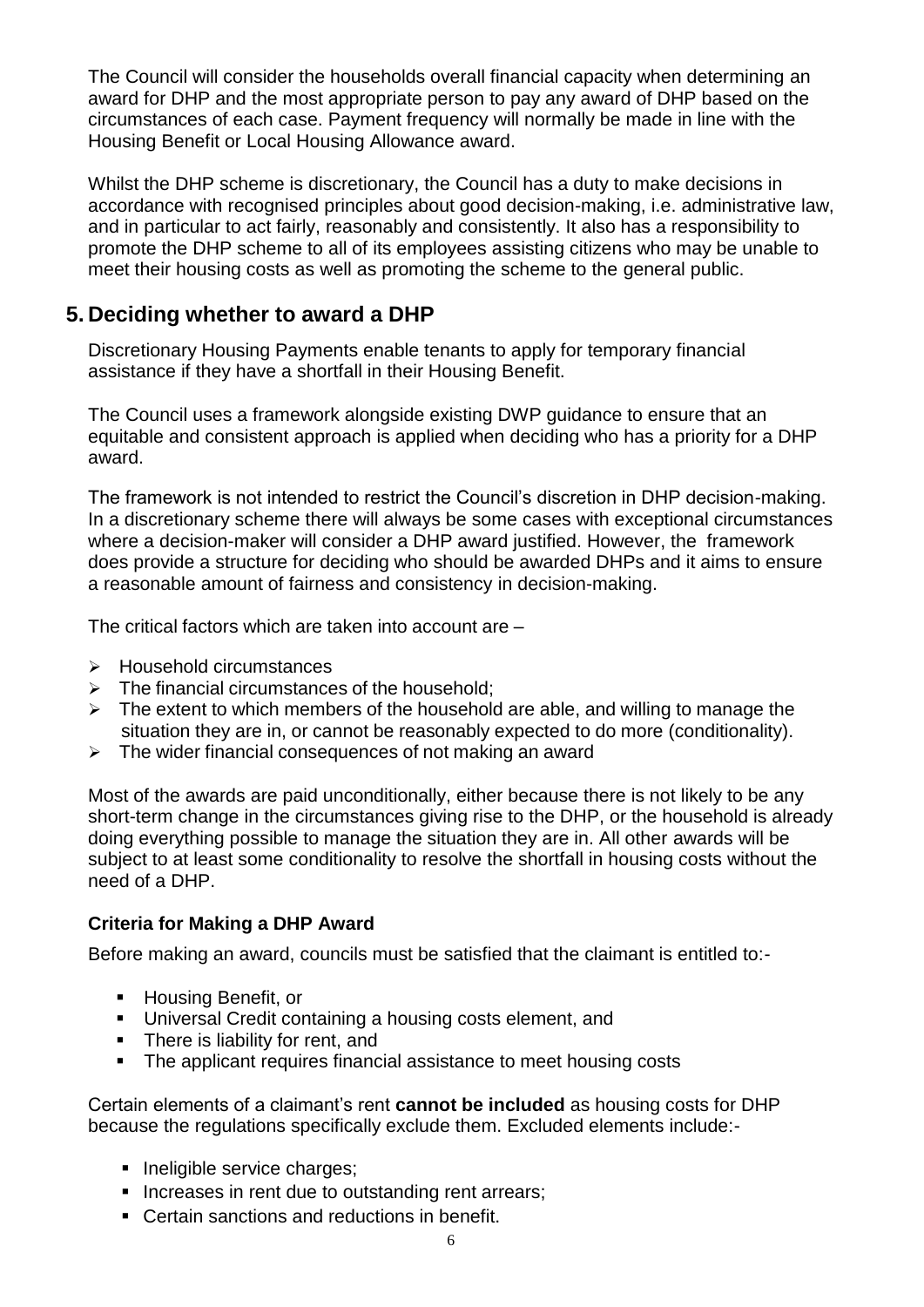## Universal Credit

Following the introduction of Universal Credit (UC), councils must consider claims from customers who are not receiving housing benefit. If a customer makes a claim for DHP, the council must ensure that:-

- The UC award includes a housing costs element; and
- The amount of the DHP awarded does not exceed the claimants weekly eligible rent
- The value of the 'housing costs' included in the UC award is identified

In addition to the above, DHP will not be paid in respect of shortfalls resulting from:-

- a claimant choosing to lead an unreasonably expensive lifestyle which is clearly beyond their means (determining lifestyle may require a home visit);
- **repayment of welfare benefit overpayments and fines.**

#### **Process used to determine entitlement**

#### **Stage 1: Household Circumstances**

Household circumstances can differ between each household and all relevant circumstances are taken into consideration when making a determination on a DHP. The Council will take into consideration **any** difficulties that a household may be experiencing.

#### **Stage 2: Ability to Manage the Situation**

This stage involves looking at general policy considerations. DHPs can often be most effectively used as a temporary measure whilst a household seeks a more long-term solution to the situation they are in. Where this is possible, higher priority is given to those who are actively taking steps themselves, for example those with an LHA shortfall looking for cheaper accommodation or those with spare rooms who are arranging to move or take in a lodger.

However, there may be occasions where a DHP may be needed for a longer period for households that cannot realistically alleviate the situation they are in by taking action themselves. For example, a household with a severely disabled member unable to work who are already managing the household budget as effectively as possible will be treated more favourably under the framework.

## **Stage 3: Avoid further cost (and hardship)**

DHP could be awarded to prevent further hardship such as eviction and the associated costs to the Council of dealing with homelessness.

The risk of losing a tenancy could arise for a number of reasons but no judgement is made about the factors giving rise to the problem. This criterion is simply about avoiding further cost and hardship.

However, it is unlikely to be viable to pay DHPs indefinitely in these circumstances. If a household is threatened with eviction, the situation cannot be left to continue indefinitely. A solution needs to be found, whether it is the provision of alternative accommodation or some action by the household to reduce arrears. The highest priority under this criterion is applied when there is a solution in sight.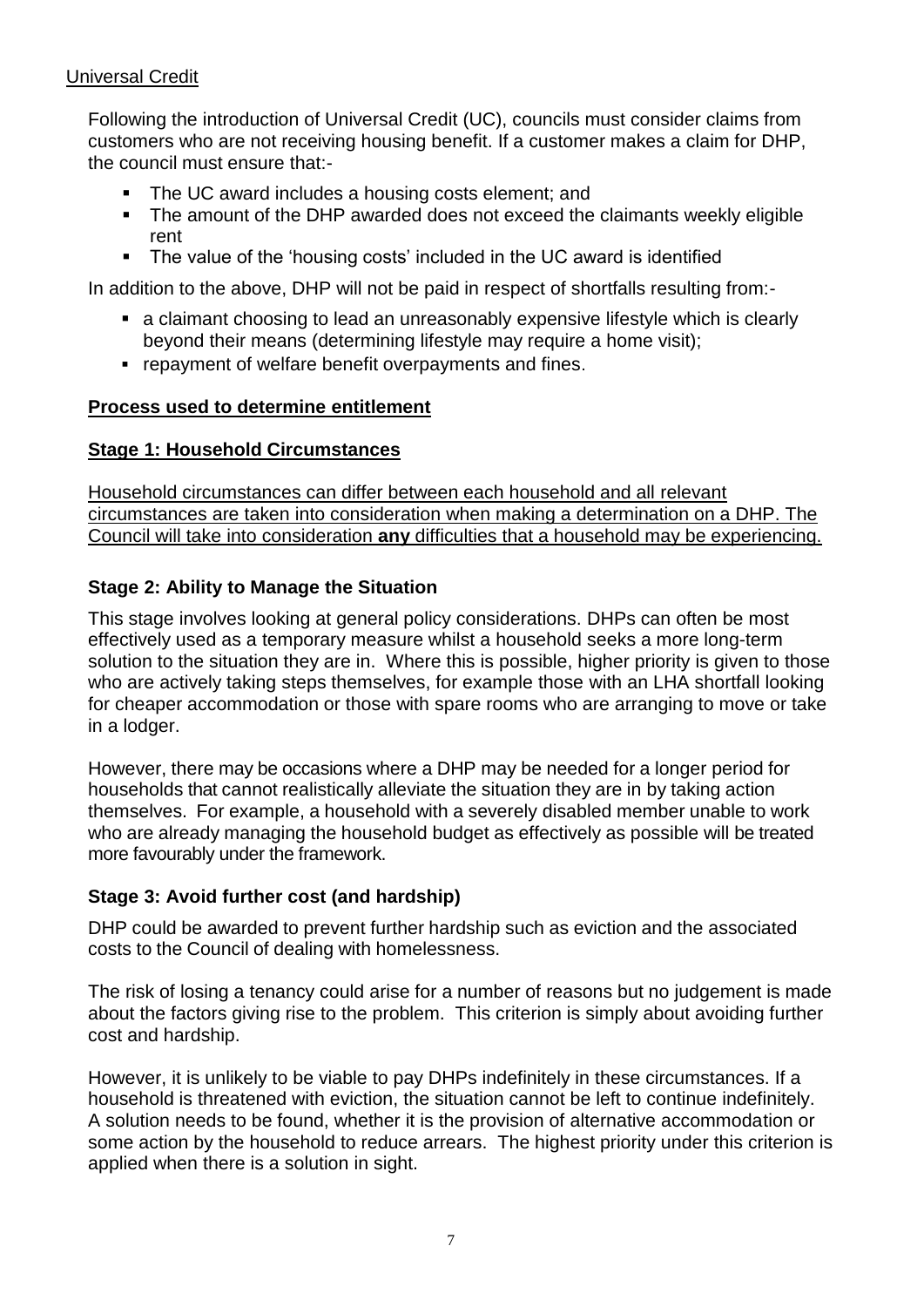## **Stage 4: Financial Assessment**

For all DHP applications meeting the criteria for making an application, a financial assessment is carried out comparing income and expenditure, which must be set out on the completed DHP application form. All income (with the exception of Disability Living Allowance, Attendance Allowance and Personal Independence Payment) is taken into account together with any savings and capital. All expenditure is taken into account.

If an adult relative or friend is living with the applicant (non-dependant) a contribution from them will need to be taken into account in the applicant's income.

The fundamental principle is that help should go to those who have no other means of meeting the need.

## <span id="page-7-0"></span>**6. Period of award**

In all cases, the Council will decide the length of time for which a DHP will be awarded. The DHP scheme should wherever possible, be viewed as a short-term financial support and should not be considered as a way around any current or future restrictions set out within the Housing Benefit scheme.

The length of the award is related closely to the level of conditionality attached. Where no conditionality is attached to an award, i.e. a longer-term need, it is usually desirable to make an award up to a maximum of 52 weeks (or more) as the situation giving rise to the DHP is unlikely to change. In these circumstances, short-duration awards simply lead to unnecessary repeat awards. In other cases, where conditionality is applied, the duration of award typically varies between 6 and 26 weeks depending on the length of time needed to meet the conditions successfully.

In circumstances where longer term support, covered by the relevant DWP guidance is possible, for example for foster carers or households where substantial alterations have been made to meet the disability of a household member, applicants circumstances and on-going need will be reviewed before any extended award is made.

Any award made should reflect the individual circumstances of the applicant and provide opportunity for the customer to seek alternative accommodation or take the appropriate steps to influence their future personal, domestic or financial situation. If the applicant is unable to seek alternative accommodation, information will be given on alternative solutions to meet their housing costs.

The minimum period for which the Council will award a DHP is one week and except for those circumstances referred to above, an award should not normally be made for a period exceeding 12 weeks, other than in exceptional circumstances. This could be where the award is linked to a future event e.g. a significant birthday, completion of a voluntary work placement which may lead to paid employment, back to work training etc. but none of these criterion are an automatic qualification as each case will be decided on its merits .

Where an application for DHP is successful the customer and any other affected party will receive notification of:

- The amount of the award
- The method of payment
- The circumstances of the award, any steps that the customer should take and any conditionality attached to the award
- The start and end date of the award
- Their duty to report any change of circumstances that may affect their award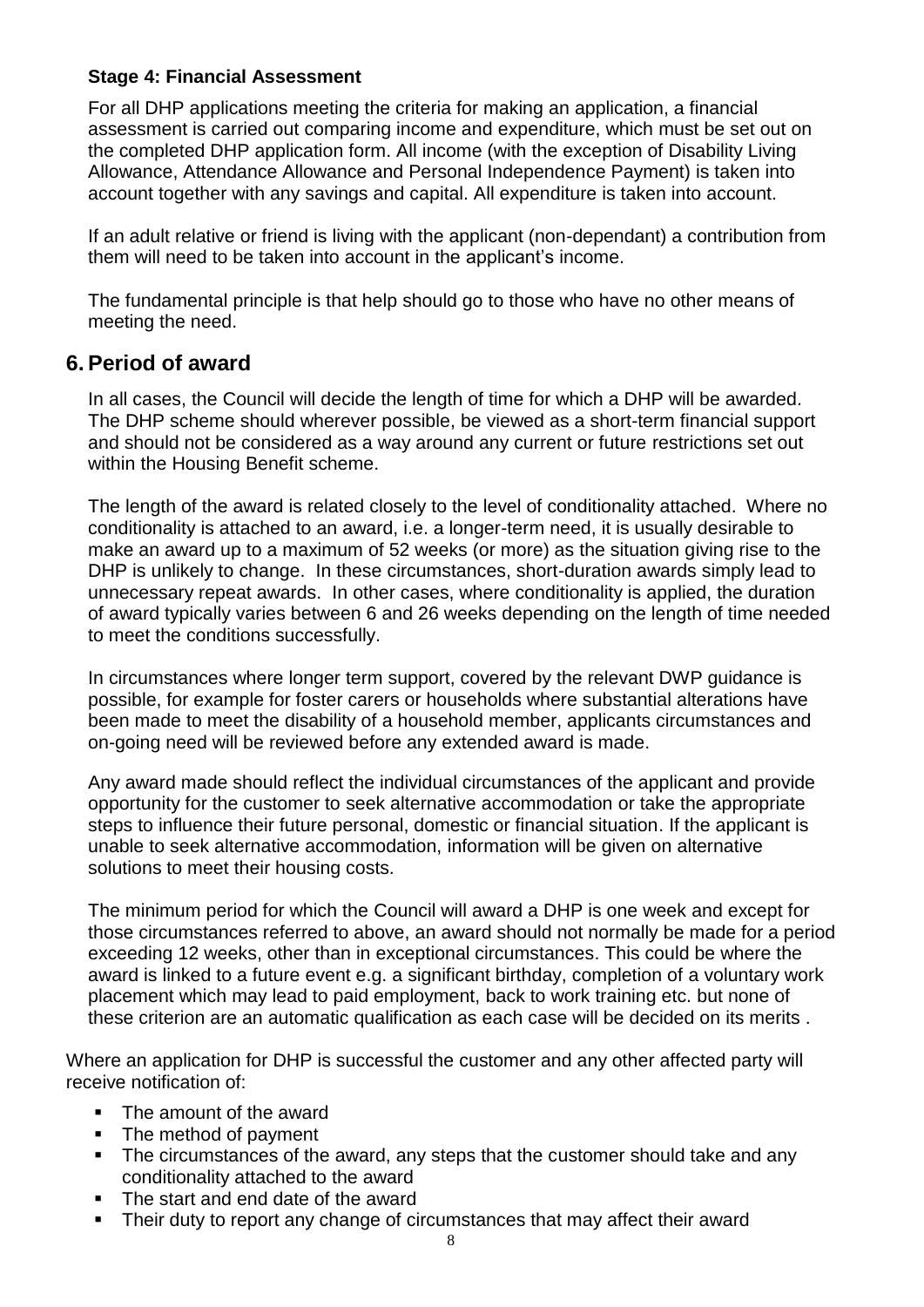- The recoverability of any overpaid award of DHP
- The procedure to follow should a dispute arise

Any reasonable request for backdating an award of DHP will be considered. Consideration will be limited to the current financial year, and DHP will not be awarded for any period outside an existing Housing Benefit or Local Housing Allowance period.

# <span id="page-8-0"></span>**7. Overpayments of DHP and Disputed Decisions**

#### a) Overpayments

The Council reserves the right to recover any overpayment of DHP where the payment was made as a result of:

- Misrepresentation or failure to disclose a material fact, fraudulently or otherwise
- An error made when the claim was determined

DHP must not be recovered from any ongoing award of Housing Benefit or Local Housing Allowance, unless the customer requests this method of recovery. A standard overpayment notification letter will be issued and will contain the reason for the overpayment, the amount overpaid, the period to which the overpayment relates and the right of review.

#### b) Disputed Decisions

DHP's are not subject to a formal appeals process by virtue that any decision to make a payment is discretionary.

Where an application is declined and a decision disputed for a reason other than one relating to exclusions from the DHP scheme (under (5) above), an applicant or their representative may request a review.

All request for reviews must:

- Be made by the applicant or their representative.
- Set out the reasons why it is believed the decision should be reviewed.
- Be made within 1 calendar month of the original decision being notified.

An officer other than the person who made the original DHP decision will carry out the review.

In the event that the customer is still dissatisfied with the decision after the review has been carried out, a senior manager will re-consider the case. All available evidence will be considered and new evidence may be requested. A decision will be made with 10 working days of the referral or as soon as practicable afterwards and notified to the applicant in writing, setting out the reasons for their decision.

Where the senior manager decides not to revise the original decision this decision is final and binding and may only be challenged by way of judicial review or by a complaint to the Local Government Ombudsman, if there is an allegation of maladministration. Decisions on DHP's cannot be appealed to the Tribunal Service, as they are not empowered to deal with them.